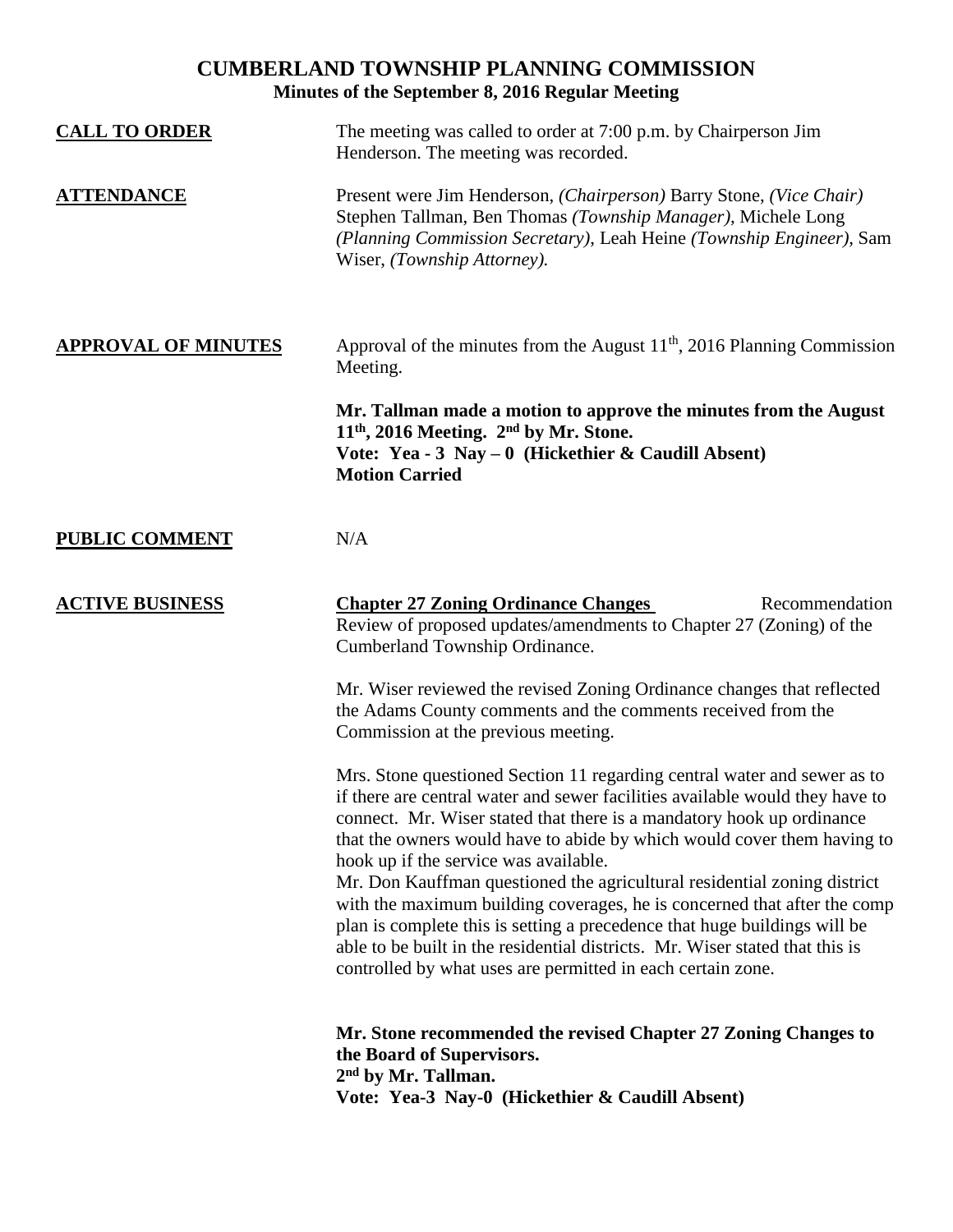## **ACTIVE BUSINESS Keystone Service Systems – Barlow Greenmount Road**

Recommendation Review of a land development plan proposing a new residential building located on Barlow-Greenmount Road.

Ms. Leah Heine, Township Engineer, gave the Commission a small explanation of the plan and what she had received from Yingst Engineers as revisions on the plan. Ms. Heine explained that quite a few of the comments from last meeting had been addressed but there are still outstanding items. Ms. Heine reviewed the engineering comments with the Commission. Ms. Heine questioned the use being changed to commercial-residential from institutional-residential and Mr. Wiser stated that since the Zoning Hearing Board application and decision referenced commercial-residential we are good with going ahead with the commercial-residential use. Mr. Wiser questioned the replacement of trees and if there is a note on the plan regarding this. Ms. Heine said there was not a note on the plan. Mr. Stanley J.A. Laskowski, Esquire, Caldwell & Kearns, representing the applicant, stated they were in agreement with the trees as per what the Ordinance requires. Ms. Heine reviewed the parking space requirements and what the applicant had provided. Mr. Wiser explained that the ultimate decision is up to the Zoning Officer and when he returns from vacation will need to make a decision on that. Ms. Heine added that the applicant is asking for two waivers, 1) waiver from preliminary plan to a preliminary/final 2) the requirement to have a two percent slope in the basin bottom to facilitate drainages. Ms. Heine was in agreement with the waivers and felt neither of those would be a problem. Ms. Heine was going to add a note that a test must be done to make sure dewatering is completed within 72 hours. Ms. Heine stated that current survey does not cover all areas where improvements are proposed. The applicant agreed to do an added survey of the property. The applicant also agreed to add the proper notes to the plan regarding abandoning the wells. Ms. Heine explained that they were asking for a stop sign to be placed at the end of the driveway due to this driveway being a multi-family commercial driveway. Mr. Lee Engle, representing the applicant was not in agreement with this request being this is a residential driveway not a commercial driveway. Ms. Heine stated that they have reviewed it as being a multi-family commercial driveway and a stop sign is required by Penn-dot standards with this type of site triangle. Ms. Heine added that she would get the Penn-dot requirements and discuss them with the applicant and the traffic engineer to try to meet an agreement.

**Mr. Stone made a motion to recommend the waiver of the requirement to submit a preliminary plan. 2 nd by Mr. Tallman. Vote: Yea-3 Nay-0 (Hickethier & Caudill Absent) Motion Carried**